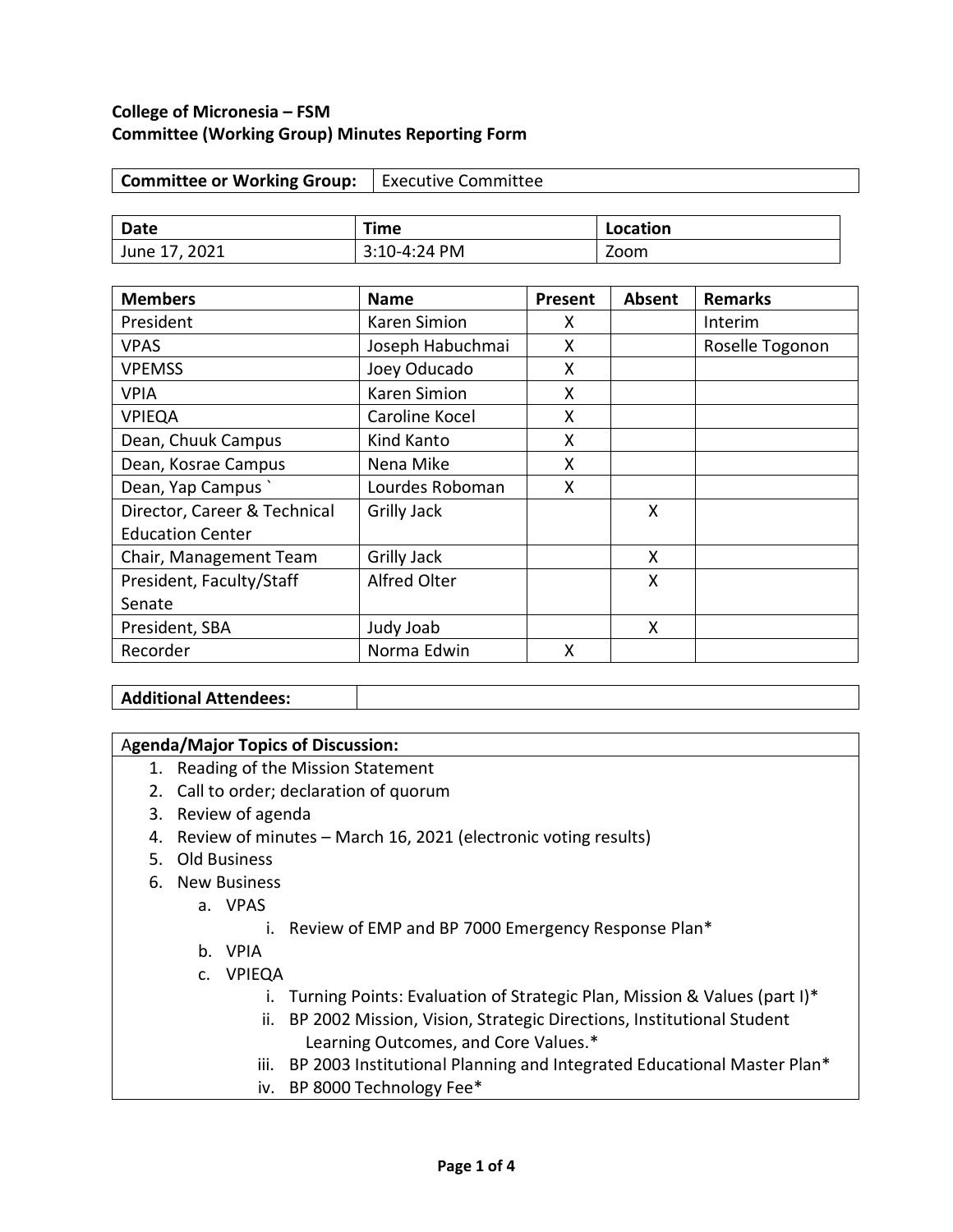- v. BP 8010 Intellectual Property\*
- vi. BP 8500 Violations of Responsibility\*
- vii. BP 8600 Computer Hardware Procurement\*
- c. Interim President
	- i. Mandatory Vaccination Policy\*
- 7. Miscellaneous
- 8. Adjournment

### **Discussion of Agenda/Information Sharing:**

- 1. **Reading of the Mission Statement**: VP Kocel recited the mission statement.
- 2. **Call to Order; Declaration of Quorum**: Interim President Simion opened the meeting at 3:10 PM. A quorum was declared.
- *3.* **Review of Agenda**: *Dean Kanto moved and Dean Roboman seconded to adopt the agenda as presented. The motion passed*
- 4. **Approval of Minutes – March 16, 2021:** *The minutes of March 16, 2021, was approved electronically.*
- 5. **Old Business**  none
- 6. **New Business**
	- **a. Review of EMP and BP 7000**. Acting VPAS Togonon presented the changes to the Emergency Management Plan recommended by the Facilities and Campus Environment Committee. Changes approved must then be reflected in BP 7000 Emergency Response Plan. Question arose about the rationale for the changes in the chain of command. Suggestion made to have alternative plan directors depending on the disaster. *Dean Kanto moved and VP Oducado seconded to return this back to committee to discuss the concerns. The motion passed.*
	- b. **Turning Point: Evaluation of Strategic Plan, Mission & Values (part1).** VP Kocel presented the final report for the evaluation of the strategic plan, mission, and values. Part II was presented at and acted on at the previous board meeting. Part I and the recommendation are to be presented to the board at the next meeting. She then went over the executive summary explaining recommended changes; only in wording. Further editing were recommended. *Dean Mike moved and VP Oducado seconded to endorse the report and recommendations with the minor changes raised. The motion passed.*
	- **c. Review of General Institution and IT policies:**
		- 1. **BP 2002 Mission, Vision, Strategic Directions, Institutional Student Learning Outcomes, and Core Values –** Formerly numbered BP 1100; conversion reflects that this policy refers to COM-FSM General Institution (Chapter 2) policies rather than Board of Regents (Chapter 1) policies, and changes include updated mission, vision, and strategic directions to latest board approved statements.
		- 2. **BP 2003 Institutional Planning and Integrated Educated Master Plan –** Formerly numbered BP 1101 Strategies, Measures, and Benchmarks; conversion reflects that this policy refers to COM-FSM General Institution (Chapter 2) policies rather than Board of Regents (Chapter 1) policies and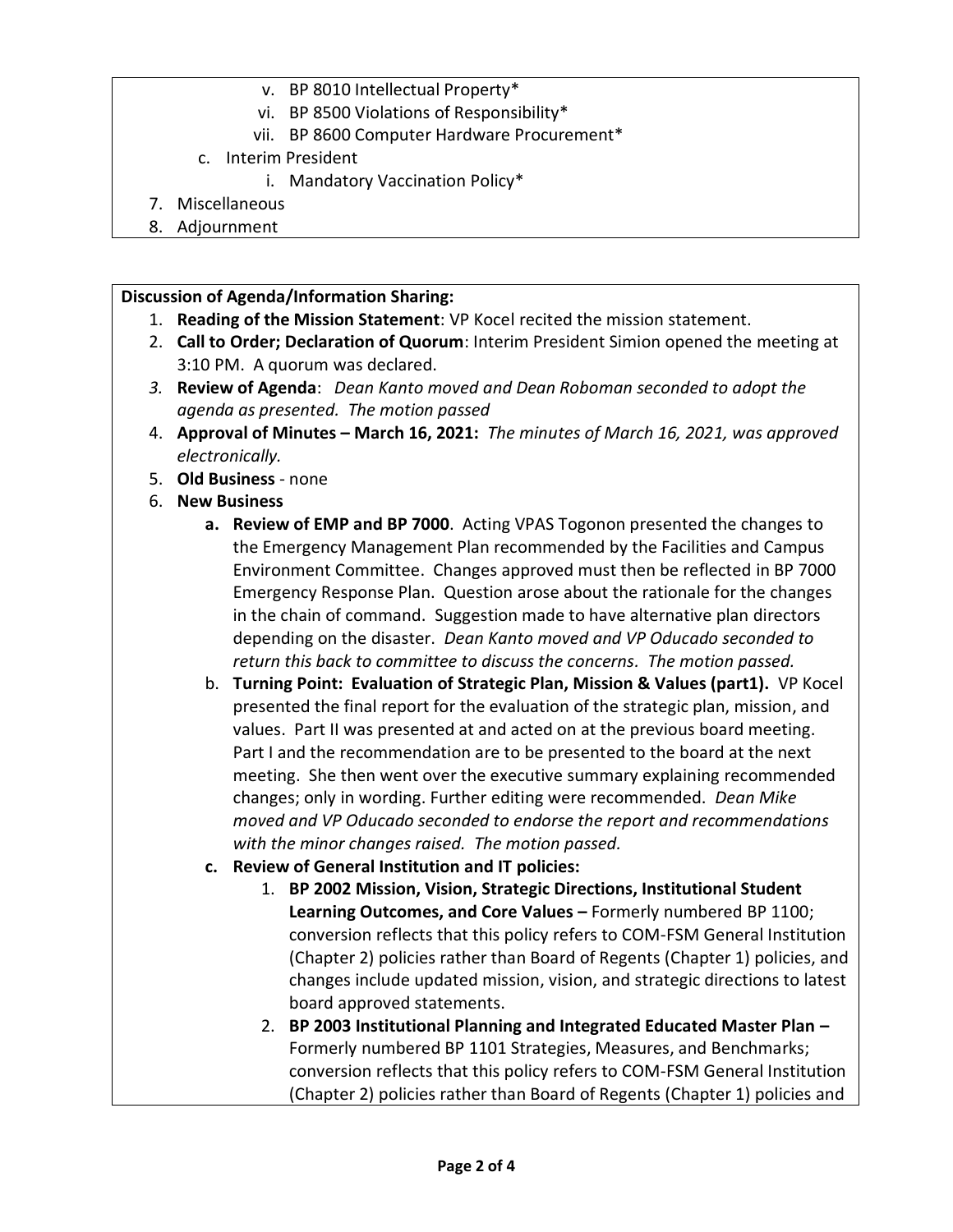changes include a new title to better reflect policy content, and updates for program review cycles, including BA. Further editing were suggested. **3. BP 8000 Technology Fee –** Technology fee remains the same; how tech fee is used added. Concerns raised about the breakdown and what the breakdown includes. *Recommendation made to return this to committee to consider concerns raised.* 4. **BP 8010 Intellectual Property, BP 8500 Violations of Responsibility, and BP 8600 Computer Hardware Procurement** – policies scheduled for review, and reviewed by ITC with no recommendations for change. Concerns raised can be addressed in review of the procedures. *Dean Kanto moved and Dean Mike seconded to endorse the above five (except BP 8000) policies to the board. The motion passed. d.* **New policies: Mandatory Vaccination Policies** – two new policies are proposed; one for employees and one for student to provide security and protection for the college community. *Dean Kanto moved and Dean Roboman seconded to endorse* 

- *the two new policies to the board. The motion passed with one abstention.*
- 7. **Miscellaneous**
- 8. **Adjournment**: *VP Oducado moved and Dean Mike seconded that the meeting be adjourned. The meeting adjourned at 4:24 OM*

# **Comments/Upcoming Meeting Date & Time/Etc.:**

 $\blacksquare$ 

## **Handouts/Documents Referenced:**

- EC meeting agenda  $-6/17/21$
- Emergency Management Plan and BP 7000 review
- Turning Points: Evaluation of Strategic Plan, Mission & Values (report)
- Proposed revisions to BP 2002 Mission, Vision, Strategic Directions, Institutional Student Learning Outcomes, and Care Values
- Proposed revisions to BP 2003 Institutional Planning and Integrated Educational Master Plan
- Summary of IEQA policy review June 2021
- Revised BP 8000 Technology Fee
- BP 8010 Intellectual Property
- BP 8500 Violations of Responsibility
- BP 8600 Computer Hardware Procurement
- Proposed Mandatory Vaccination Policy Employees
- Proposed Mandatory Vaccination Policy Students

| College Web Site Link: |       |                   |  |
|------------------------|-------|-------------------|--|
|                        |       |                   |  |
|                        |       |                   |  |
| Prepared by:           | Norma | Date Distributed: |  |